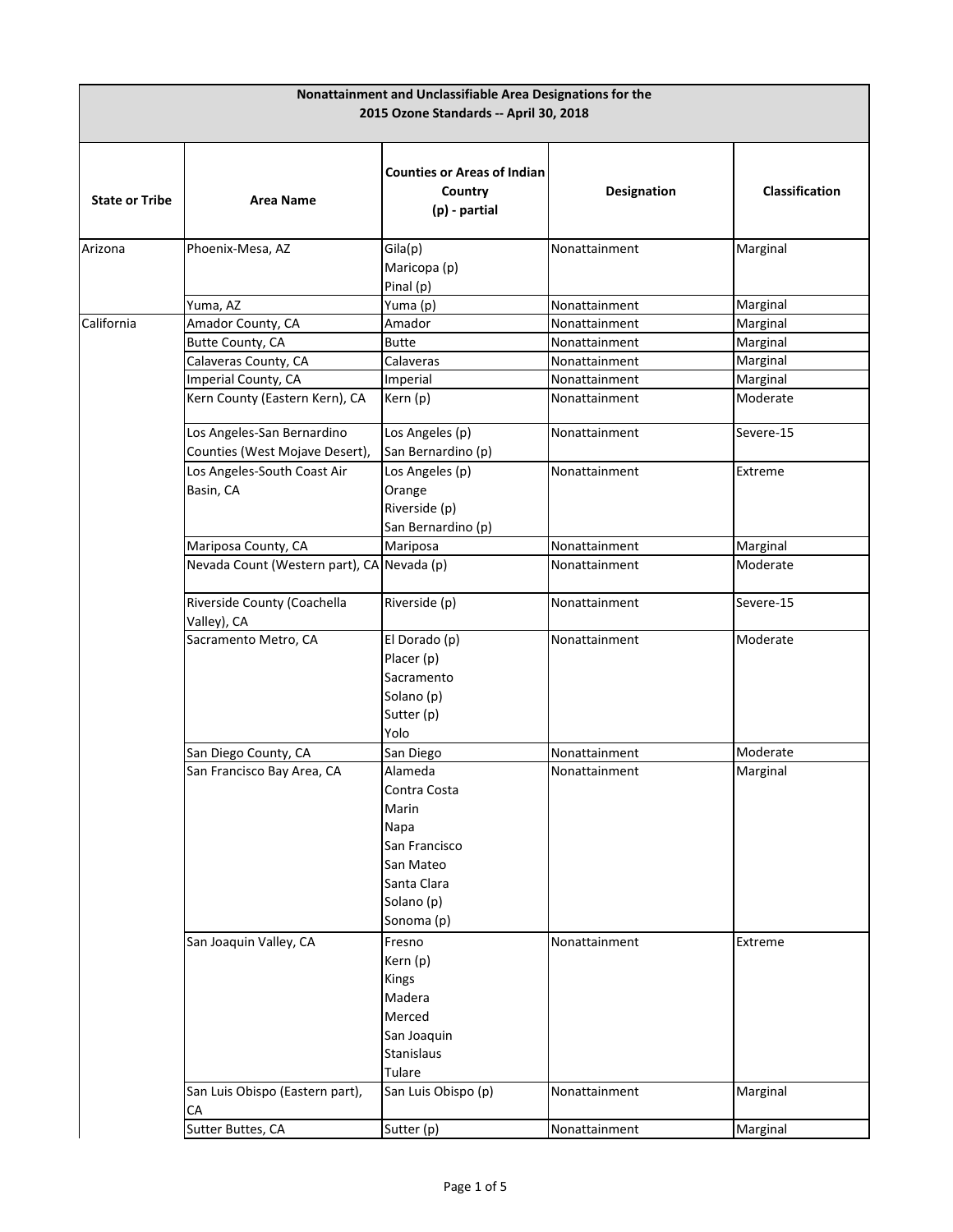|                         | Tuolumne County, CA                                              | Tuolumne                                                                   | Nonattainment  | Marginal |
|-------------------------|------------------------------------------------------------------|----------------------------------------------------------------------------|----------------|----------|
|                         | Tuscan Buttes, CA                                                | Tehama (p)                                                                 | Nonattainment  | Marginal |
|                         | Ventura County, CA                                               | Ventura (p)                                                                | Nonattainment  | Serious  |
| Colorado                | Denver Metro/North Front<br>Range, CO                            | Adams<br>Arapahoe<br>Boulder<br>Broomfield<br>Denver                       | Nonattainment  | Marginal |
|                         |                                                                  | Douglas<br>Jefferson<br>Larimer (p)<br>Weld (p)                            |                |          |
| Connecticut             | Greater Connecticut, CT                                          | Hartford<br>Litchfield<br>New London<br>Tolland<br>Windham                 | Nonattainment  | Marginal |
|                         | New York-Northern New Jersey-<br>Long Island, NY-NJ-CT           | Fairfield<br>Middlesex<br>New Haven                                        | Nonattainment  | Moderate |
| Delaware                | Philadelphia-Wilmington-Atlantic New Castle<br>City, PA-NJ-MD-DE |                                                                            | Nonattainment  | Marginal |
| District of<br>Columbia | Washington, DC-MD-VA                                             | District of Columbia                                                       | Nonattainment  | Marginal |
| Florida                 | Duval County, FL                                                 | Duval                                                                      | Unclassifiable |          |
| Georgia                 | Atlanta, GA                                                      | Bartow<br>Clayton<br>Cobb<br>DeKalb<br>Fulton<br>Gwinnett<br>Henry         | Nonattainment  | Marginal |
| Illinois                | Chicago, IL-IN-WI                                                | Cook<br><b>DuPage</b><br>Grundy (p)<br>Kane<br>Kendall (p)<br>Lake<br>Will | Nonattainment  | Marginal |
|                         | St. Louis, MO-IL                                                 | Madison<br>St. Clair                                                       | Nonattainment  | Marginal |
| Indiana                 | Chicago, IL-IN-WI                                                | Lake $(p)$                                                                 | Nonattainment  | Marginal |
|                         | Louisville, KY-IN                                                | Clark<br>Floyd                                                             | Nonattainment  | Marginal |
| Kentucky                | Louisville, KY-IN                                                | <b>Bullitt</b><br>Jefferson<br>Oldham                                      | Nonattainment  | Marginal |
|                         | Cincinnati, OH-KY                                                | Boone (p)<br>Campbell (p)<br>Kenton (p)                                    | Nonattainment  | Marginal |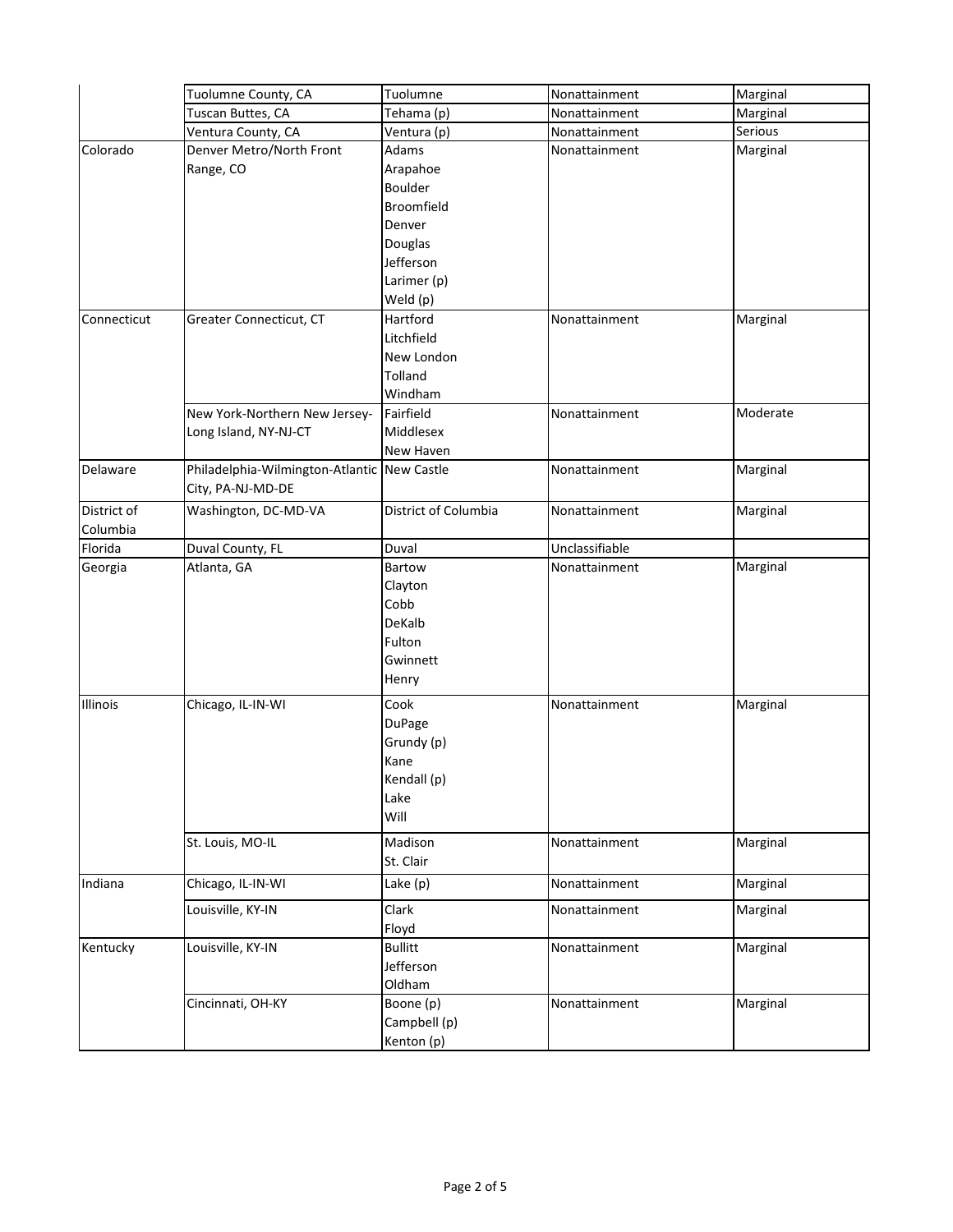| Maryland          | Baltimore, MD                             | Anne Arundel           | Nonattainment | Marginal |
|-------------------|-------------------------------------------|------------------------|---------------|----------|
|                   |                                           | Baltimore              |               |          |
|                   |                                           | Carroll                |               |          |
|                   |                                           | Harford                |               |          |
|                   |                                           | Howard                 |               |          |
|                   |                                           | <b>Baltimore City</b>  |               |          |
|                   | Washington, DC-MD-VA                      | Calvert                | Nonattainment | Marginal |
|                   |                                           | Charles                |               |          |
|                   |                                           | Frederick              |               |          |
|                   |                                           | Montgomery             |               |          |
|                   |                                           | Prince George's        |               |          |
|                   | Philadelphia-Wilmington-Atlantic          | Cecil                  | Nonattainment | Marginal |
|                   | City, PA-NJ-MD-DE                         |                        |               |          |
| Michigan          | Detroit, MI                               | Livingston             | Nonattainment | Marginal |
|                   |                                           | Macomb                 |               |          |
|                   |                                           | Monroe                 |               |          |
|                   |                                           | Oakland                |               |          |
|                   |                                           | St. Clair              |               |          |
|                   |                                           | Washtenaw              |               |          |
|                   |                                           | Wayne                  |               |          |
|                   | Muskegon, MI                              | Muskegon (p)           | Nonattainment | Marginal |
|                   | Allegan, MI                               | Allegan (p)            | Nonattainment | Marginal |
|                   | Berrien, MI                               | Berrien                | Nonattainment | Marginal |
| Missouri          | St. Louis, MO-IL                          | Franklin (p)           | Nonattainment | Marginal |
|                   |                                           | City of St. Louis      |               |          |
|                   |                                           | St. Louis              |               |          |
|                   |                                           | St. Charles            |               |          |
| Morongo Band      | Morongo Band of Mission                   | Area of Indian Country | Nonattainment | Serious  |
| of Mission        | Indians Area of Indian Country            |                        |               |          |
| Indians           |                                           |                        |               |          |
|                   |                                           |                        |               |          |
| Nevada            | Las Vegas, NV                             | Clark (p)              | Nonattainment | Marginal |
| New Jersey        | New York-Northern New Jersey-             | Bergen                 | Nonattainment | Moderate |
|                   | Long Island, NY-NJ-CT                     | Essex                  |               |          |
|                   |                                           | Hudson                 |               |          |
|                   |                                           | Hunterdon              |               |          |
|                   |                                           | Middlesex              |               |          |
|                   |                                           | Monmouth               |               |          |
|                   |                                           | Morris                 |               |          |
|                   |                                           | Passaic                |               |          |
|                   |                                           | Somerset               |               |          |
|                   |                                           | Sussex                 |               |          |
|                   |                                           | Union                  |               |          |
|                   |                                           | Warren                 |               |          |
|                   | Philadelphia-Wilmington-Atlantic Atlantic |                        | Nonattainment | Marginal |
|                   | City, PA-NJ-MD-DE                         | Burlington             |               |          |
|                   |                                           | Camden                 |               |          |
|                   |                                           | Cape May               |               |          |
|                   |                                           | Cumberland             |               |          |
|                   |                                           | Gloucester             |               |          |
|                   |                                           | Mercer                 |               |          |
|                   |                                           | Ocean                  |               |          |
|                   |                                           | Salem                  |               |          |
|                   |                                           |                        |               |          |
| <b>New Mexico</b> | Dona Ana County, NM                       | Dona Ana (p)           | Nonattainment | Marginal |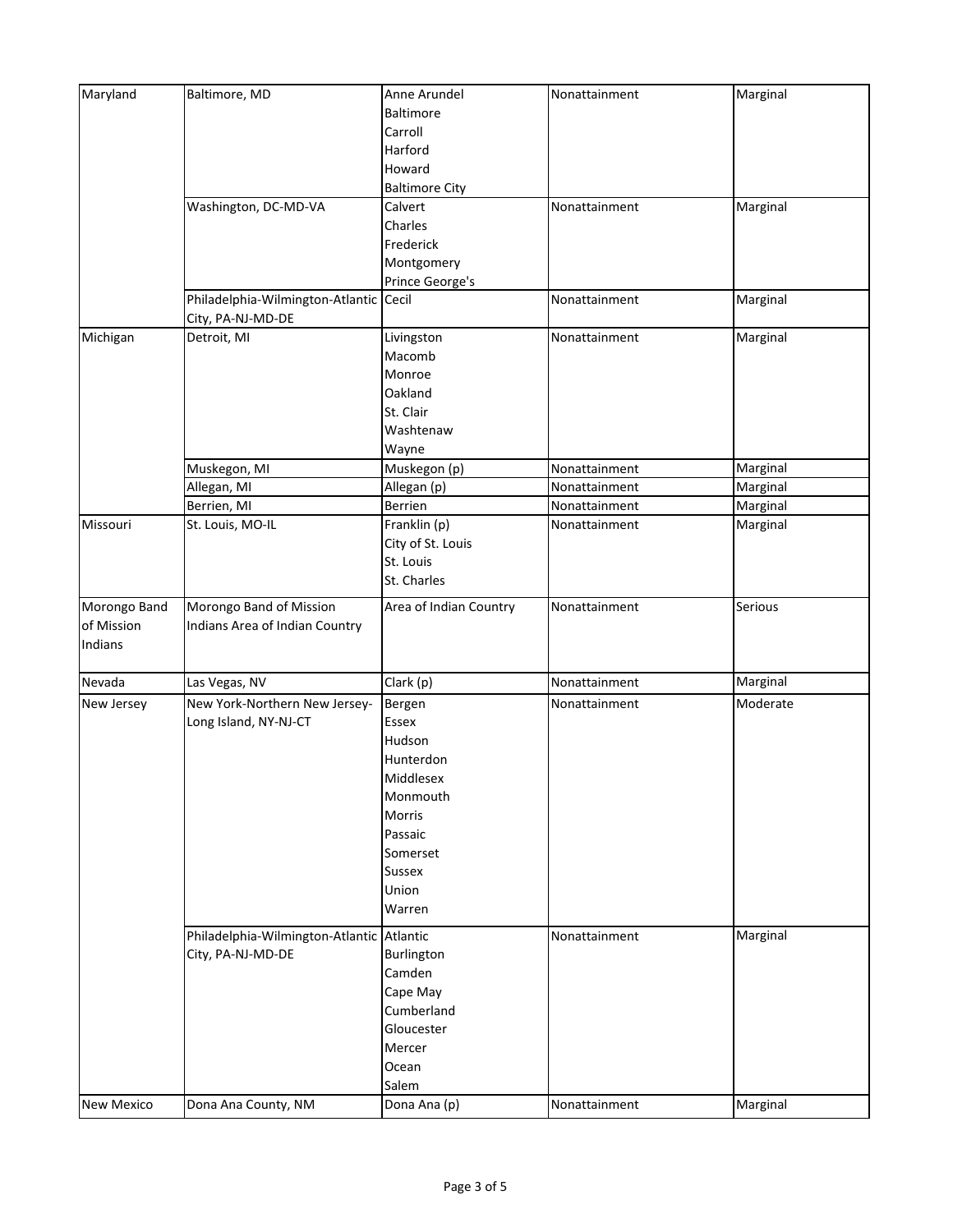| New York               | New York-Northern New Jersey-  | <b>Bronx</b>                 | Nonattainment | Moderate |
|------------------------|--------------------------------|------------------------------|---------------|----------|
|                        | Long Island, NY-NJ-CT          | Kings                        |               |          |
|                        |                                | Nassau                       |               |          |
|                        |                                | New York                     |               |          |
|                        |                                | Queens                       |               |          |
|                        |                                | Richmond                     |               |          |
|                        |                                |                              |               |          |
|                        |                                | Rockland                     |               |          |
|                        |                                | Suffolk                      |               |          |
|                        |                                | Westchester                  |               |          |
| Ohio                   | Cincinnati, OH-KY              | <b>Butler</b>                | Nonattainment | Marginal |
|                        |                                | Clermont                     |               |          |
|                        |                                | Hamilton                     |               |          |
|                        |                                | Warren                       |               |          |
|                        | Cleveland, OH                  | Cuyahoga                     | Nonattainment | Marginal |
|                        |                                | Geauga                       |               |          |
|                        |                                | Lake                         |               |          |
|                        |                                | Lorain                       |               |          |
|                        |                                | Medina                       |               |          |
|                        |                                | Portage                      |               |          |
|                        |                                | Summit                       |               |          |
|                        | Columbus, OH                   | Delaware                     | Nonattainment | Marginal |
|                        |                                | Fairfield                    |               |          |
|                        |                                | Franklin                     |               |          |
|                        |                                | Licking                      |               |          |
|                        |                                |                              |               |          |
| Pechanga Band          | Pechanga Band of Luiseno       | Main body of the Pechanga    | Nonattainment | Marginal |
| of Luiseno             | Mission Indians Area of Indian | Reservation and Pu'eska      |               |          |
| <b>Mission Indians</b> | Country                        | Mountain parcel <sup>6</sup> |               |          |
| Pennsylvania           | Philadelphia-Wilmington-       | <b>Bucks</b>                 | Nonattainment | Marginal |
|                        | Atlantic City, PA-NJ-MD-DE     | Chester                      |               |          |
|                        |                                | Delaware                     |               |          |
|                        |                                | Montgomery                   |               |          |
|                        |                                | Philadelphia                 |               |          |
| Texas                  | Dallas-Fort Worth, TX          | Collin                       | Nonattainment | Marginal |
|                        |                                | <b>Dallas</b>                |               |          |
|                        |                                | Denton                       |               |          |
|                        |                                | Ellis                        |               |          |
|                        |                                | Johnson                      |               |          |
|                        |                                | Kaufman                      |               |          |
|                        |                                | Parker                       |               |          |
|                        |                                | Tarrant                      |               |          |
|                        |                                | Wise                         |               |          |
|                        |                                |                              |               |          |
|                        | Houston-Galveston-Brazoria, TX | <b>Brazoria</b>              | Nonattainment | Marginal |
|                        |                                | Chambers                     |               |          |
|                        |                                | Fort Bend                    |               |          |
|                        |                                | Galveston                    |               |          |
|                        |                                | Harris                       |               |          |
|                        |                                | Montgomery                   |               |          |
| Utah                   | Northern Wasatch Front, UT     | Salt Lake                    | Nonattainment | Marginal |
|                        |                                | Davis                        |               |          |
|                        |                                | Weber (p)                    |               |          |
|                        |                                | Tooele (p)                   |               |          |
|                        | Southern Wasatch Front, UT     | Utah (p)                     | Nonattainment | Marginal |
|                        | Uinta Basin                    | Duchesne (p)                 | Nonattainment | Marginal |
|                        |                                |                              |               |          |
|                        |                                | Uintah (p)                   |               |          |